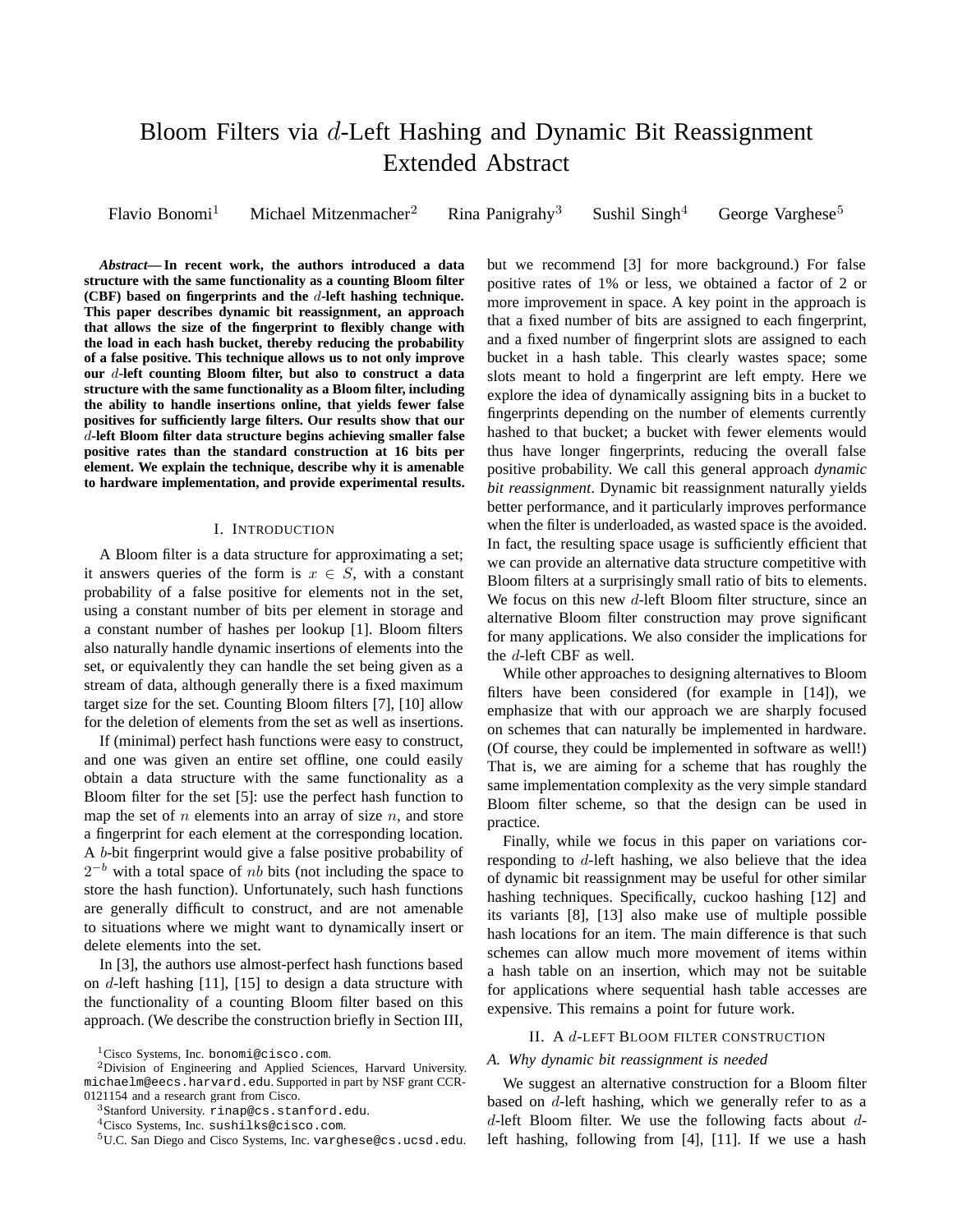## TABLE I

ASYMPTOTIC TAILS OF THE LOAD DISTRIBUTION FOR 3-LEFT HASH TABLES: 3 SUBTABLES, *n* ELEMENTS, *n/*4 TOTAL BUCKETS FOR AN AVERAGE LOAD OF 4. THE TABLE ENTRIES GIVE THE ASYMPTOTIC FRACTION OF BUCKETS WITH THE GIVEN LOAD TO TWO SIGNIFICANT DIGITS FOR LOADS UP TO 7.

| Load | Fraction   |  |
|------|------------|--|
| 0    | $2.3e-0.5$ |  |
|      | $6.0e-04$  |  |
| 2    | $1.1e-02$  |  |
| 3    | $1.5e-01$  |  |
| 4    | $6.6e-01$  |  |
| 5    | 1.8e-01    |  |
| 6    | 2.3e-05    |  |
|      | 5.6e-31    |  |

table partitioned into three equally sized subtables, so that on insertion each element chooses one bucket from each subtable uniformly at random and is placed in the least loaded, then if the average load per bucket is four, the maximum load is six in practice with high probability. (The probability of overflow per bucket is, asympotically, less than 10*<sup>−</sup>*<sup>30</sup>. See Table I.) That is, we have a set of *<sup>n</sup>* elements, a hash table with *n/*4 buckets divided into three subtables each with  $n/12$  buckets, and each bucket need only have capacity to hold fingerprints for six elements. For *n* elements, we use  $3n/2$  fingerprint slots. These constants are not specifically important for our scheme, but it is useful to have a specific starting point when describing the construction.

On insertion, an element is given a fingerprint, and this fingerprint is stored in the least loaded of the three associated buckets. (One can check if the fingerprint is already in one of the four buckets, in which case it need not be added.) On a lookup for an element, three buckets are searched in parallel for the appropriate fingerprint. If we use a fixed number of bits *x* for each bucket, divided into six slots of  $f = x/6$  bits for each fingerprint, the probability of a false positive is bounded above by 12 · 2*<sup>−</sup><sup>f</sup>* . This follows from the fact that a false positive from any specific fingerprint is 2*<sup>−</sup><sup>f</sup>* , and on average an element not in the set will have 12 other elements in its buckets; a union bound now suffices. The space used for such a scheme now 3*nf /*2. A corresponding Bloom filter with the same space using the optimal number of hash functions would have a false positive probability of  $2^{-3f \ln 2/2} \approx 2^{-1.04f}$ , better than the *d*-left hash table. (This follows from the standard analysis, as in [5].) While one could change the parameters used for the *d*left hash table (modifying the number of subtables, the load per bucket, etc.), so that eventually it would prove superior, for natural parameter setting *f* must be unreasonably large in practice for the *d*-left hashing scheme to dominate. (With large fingerprints, say whenever  $f \geq 50$ , standard hashing schemes appear much more appropriate.)

Dynamic bit reassignment dramatically changes the equation, avoiding most of the wasted space from unused fingerprints, and calls for a new analysis. To see this, suppose that each bucket had 60 bits set aside for fingerprints. If fingerprint sizes are fixed, then a maximum of six fingerprints per bucket would yield 10-bit fingerprints. But suppose instead the 60 bits could be assigned dynamically, according to the number of elements present in the bucket. Buckets with four elements could then have 15-bit fingerprints, substantially improving performance. On insertion of an element in a bucket, all fingerprints in the bucket would shrink; in a bucket holding *a* fingerprints, each has  $\left| 60/a \right|$  bits.

Our choice of 60 bits above is motivated somewhat by the fact that it is evenly divided by numbers up to six. Moreover, for each bucket we need to keep a count of how many elements are in the bucket to properly determine how bits are partitioned into fingerprints. Notice that, given this counter, partitioning bits to fingerprints is straightforward. Using four bits for a counter would give buckets a natural size of 64 bits, which might be useful in many hardware or software contexts. (While four bits for a counter is overkill, we will see how to make better use of the four bits subsequently.)

Using the rough approximation that no two fingerprints are the same (which in fact gives an upper bound on the false positive probability), we can compute the asymptotic false positive probability as *n* grows large by calculating the asymptotic distribution of the number of elements in a bucket for each subtable, and combining appropriately. Calculations of load distributions are described for example in [4], [11]; this is how we obtained Table I. The asymptotics are quite accurate for practical values of *n*. Letting  $Q_{ij}$  be the fraction of buckets in the *i*th table with load *j*, and letting  $f(x)$  be the size of the fingerprint when the load is  $x$ , we find the false positive probability  $F$  is given by the formula:

$$
F = \sum_{a} Q_{1a} a \cdot 2^{-f(a)} + \sum_{b} Q_{2b} b \cdot 2^{-f(b)} + \sum_{c} Q_{3c} c \cdot 2^{-f(c)}(1)
$$

That is, we consider the probability of a false positive from each table in turn, with a bucket of load *a* contributing  $a \cdot 2^{-f(a)}$ . (Again, this is a slight overestimate, as we are ignoring the possibility of duplicate fingerprints for simplicignoring the possibility of duplicate fingerprints for simplicity.) Notice that, because of the tie-breaking mechanism, the *Qij* indeed differ among the subtables.

Performing this calculation, using 64 bits per bucket with 60 for the fingerprints and 4 bits for the counter so that  $f(a) = |60/a|$ , gives a false positive rate of  $0.0008937...$ In comparison, a corresponding Bloom filter with 16 bits per item using the optimal 11 hash functions has a false positive rate of 0*.*0004587 *...*. Our initial *<sup>d</sup>*-left construction is about a factor of two worse.

#### *B. A simple improvement: semi-sorting buckets*

There are many natural ways to improve our scheme, however. One particularly useful trick is to take advantage of the fact that we can re-order fingerprints in the bucket. Suppose that besides keeping a counter for each bucket, we also keep track of the number of fingerprints that begin with 0, which we call the 0-count. Then by keeping the the fingerprints in a bucket in semi-sorted order, so that all fingerprints that begin with 0 come first, we can avoid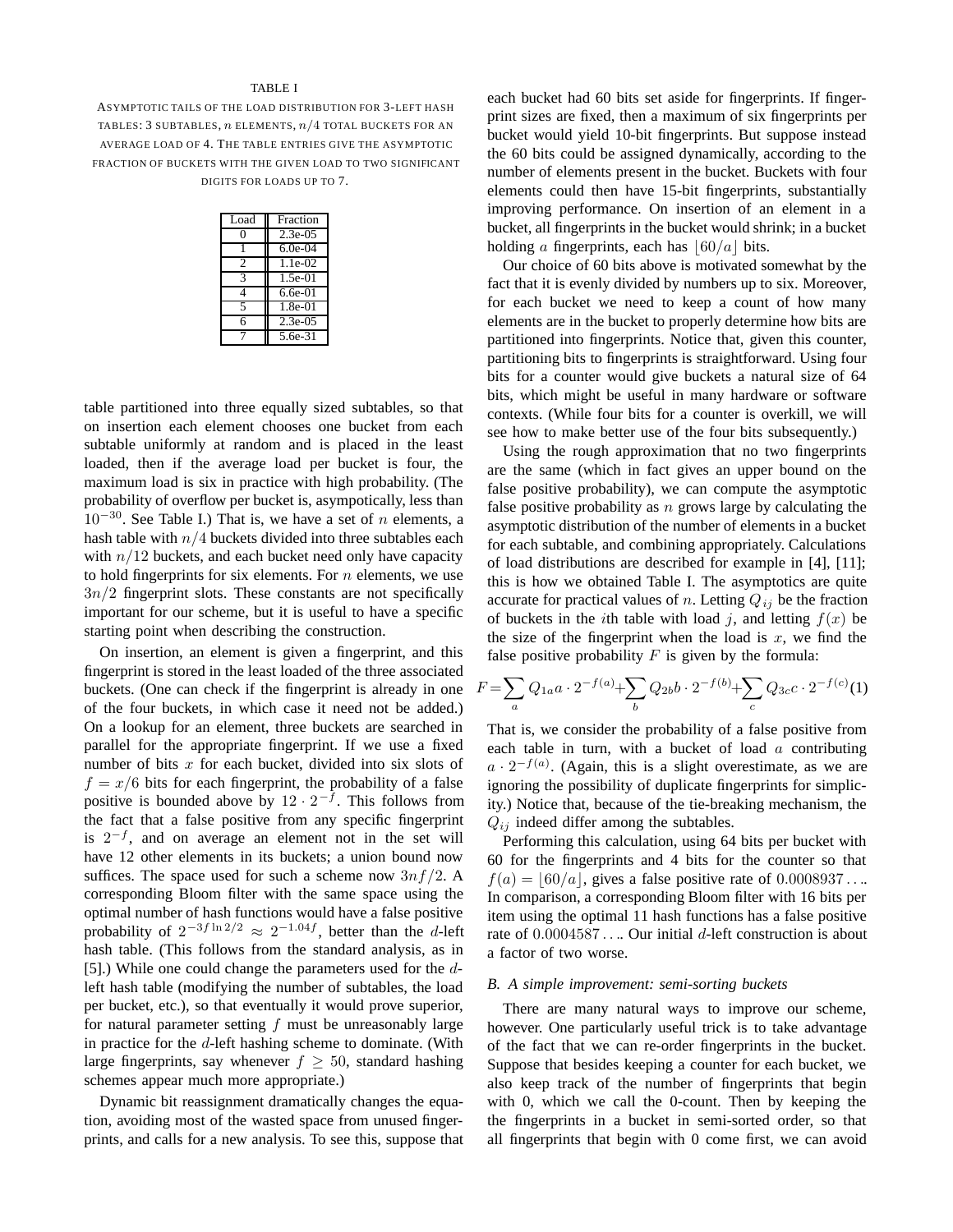storing the first bit of each fingerprint, since this bit is given implicitly by the counters. The effect of this is to allow us to add a bit to the fingerprint without using further additional space; that is, since we have a fixed number of bits for the bucket, this space-saving improvement is used to give a longer effective fingerprint. When the count for the bucket is x, there are  $x+1$  possible values for the 0-count. Hence, to track these values up to load *k* requires  $\lceil \log_2(k(k+1)/2) \rceil$ bits.

In our setting, with 4 bits for the counter, we do not have enough bits to track the 0-count up to load 6. We can, however, use the 16 values of the counter to track the load (up to the value of 6), and track the 0-count for buckets with 4 or 5 fingerprints, which are overwhelmingly the most common cases. This gives  $f(a) = 60/a$  for  $a = 1, 2, 3, 6$ and  $f(a) = (60/a) + 1$  for  $a = 4, 5$ , improving the false positive probability of our scheme to 0*.*0004477 *...*, slightly better than a standard Bloom filter. (Of course there remains the possible downside of bucket overflow with our scheme, which must be handled separately or ignored.)

We note that all of the asymptotic numbers we present have also been compared with simulation numbers to verify that the analysis is correct. In all cases, the deviations from the asymptotic results are small, and are much less significant than the variance in observed false positive probabilities across individual trials. For example, we performed 1000 trials, where in each trial, we ran the corresponding balls and bins experiment with 49152 balls and 8192 bins. Recall that this slightly overestimates the false positive rate in that we ignore the possibility that two fingerprints are the same using the balls and bins analysis (but it matches the approach used for the asymptotic analysis above). After each trial, we tested for false positives on 100000 additional elements. The overall false positive rate was 0*.*00044988, closely matching the theoretical analysis. Over the 1000 trials, the false positives ranged from 23/100000 to 75/100000.

As a second comparison point, we consider buckets that can hold 128 bits. In this case, we use 120 bits for fingerprints, and use eight counter bits for additional purposes. An average load of 6.4 items per bucket corresponds to an average of 20 bits per item. The corresponding load distribution in the hash table is given in Table II. An optimal Bloom filter with 20 bits per item using the optimal 14 hash functions has a false positive rate of 0*.*00006713 *...*. Using the same configuration for our *d*-left hash table, and using the counter to save an additional bit via semi-sorting for every load we obtain a false positive rate of 0*.*00004259 *...*.

It turns out that we can do even better still. If we semisort on the first two bits, instead of just the first bit, the eight bits for the counter is sufficient to not only track the 0-count for all loads, but to also track the number of fingerprints that begin with 00, 01, 10, and 11 when the load is 6 or 7. (Indeed, with some care, we could track the number of fingerprints that begin with 00, 01, 10, and 11 when the load is 7 or 8 as well, but it turns out better to track for loads 6 and 7.) This gives  $f(a) = |120/a| + 1$  for  $a \in$  $[1, 11], a \neq 6, 7; f(a) = 22$  for  $a = 6$ , and  $f(a) = 19$ 

## TABLE II

ASYMPTOTIC TAILS OF THE LOAD DISTRIBUTION FOR 3-LEFT HASH TABLES: 3 SUBTABLES, *n* ELEMENTS, *n/*4 TOTAL BUCKETS FOR AN AVERAGE LOAD OF 6*.*4. THE TABLE ENTRIES GIVE THE ASYMPTOTIC FRACTION OF BUCKETS WITH THE GIVEN LOAD TO TWO SIGNIFICANT DIGITS FOR LOADS UP TO 9.

| Load | Fraction              |
|------|-----------------------|
| O    | $1.7e-08$             |
| 1    | $5.6e-07$             |
| 2    | $1.2e-0.5$            |
| 3    | $2.1e-04$             |
| 4    | $3.5e-03$             |
| 5    | 5.6e-02               |
| 6    | $4.8e-01$             |
|      | $4.5e-01$             |
| 8    | $6.2e-03$             |
| q    | $\overline{4.8e}$ -15 |

for  $a = 7$ . These settings reduce reduces the false positive rate to 0*.*00002245 *...*, almost a factor of three better than the standard Bloom filter (corresponding to roughly a 10% saving in space).

It is worth stopping at this point to consider the implementability of the *d*-left scheme as we have described. We note that the hashing operations are simple; indeed, unless a method to reduce hashing (such as the one given in [9]) is used with the standard Bloom filter, the *d*-left scheme requires significantly less hashing than the standard Bloom filter. The *d*-left scheme is, by design, trivially parellizable. There is substantially more bit manipulation required using the *d*-left scheme, particularly in keeping the bucket semisorted on an insert, and when deciphering the counter bits when using semi-sorting. However, these bit operations are small in number and easily performed in hardware or software when dealing with 64 or 128 bit blocks. We therefore argue that in both hardware and software, the *d*-left scheme should be nearly as efficient and possibly even more efficient than a standard Bloom filter scheme.

We also note here some further points. First, our current analysis shows *d*-left scheme only improves on Bloom filters for fairly large, although still quite practical, numbers of bits per element. Our tradeoff point is roughly 16 bits per item, although we suspect further bit-saving tricks could drive this number down further. We suspect it will be difficult to improve on Bloom filters at false positive rates of 1% or higher, however; at such levels, Bloom filters are very close to optimal, and of course are remarkably simple. Second, while other configurations (e.g., two or four subtables) are possible, thus far our experience suggests that three subtables is best (although four is not too much worse). Third, our schemes are arguably not quite as straightforward and natural as Bloom filters. As can be when considering semi-sorting, some thinking about how to best make use of any spare bits can make a significant performance difference, while Bloom filters require much less consideration. Despite this, we believe our approach provides a quite promising alternative to Bloom filters with large numbers of bits per item.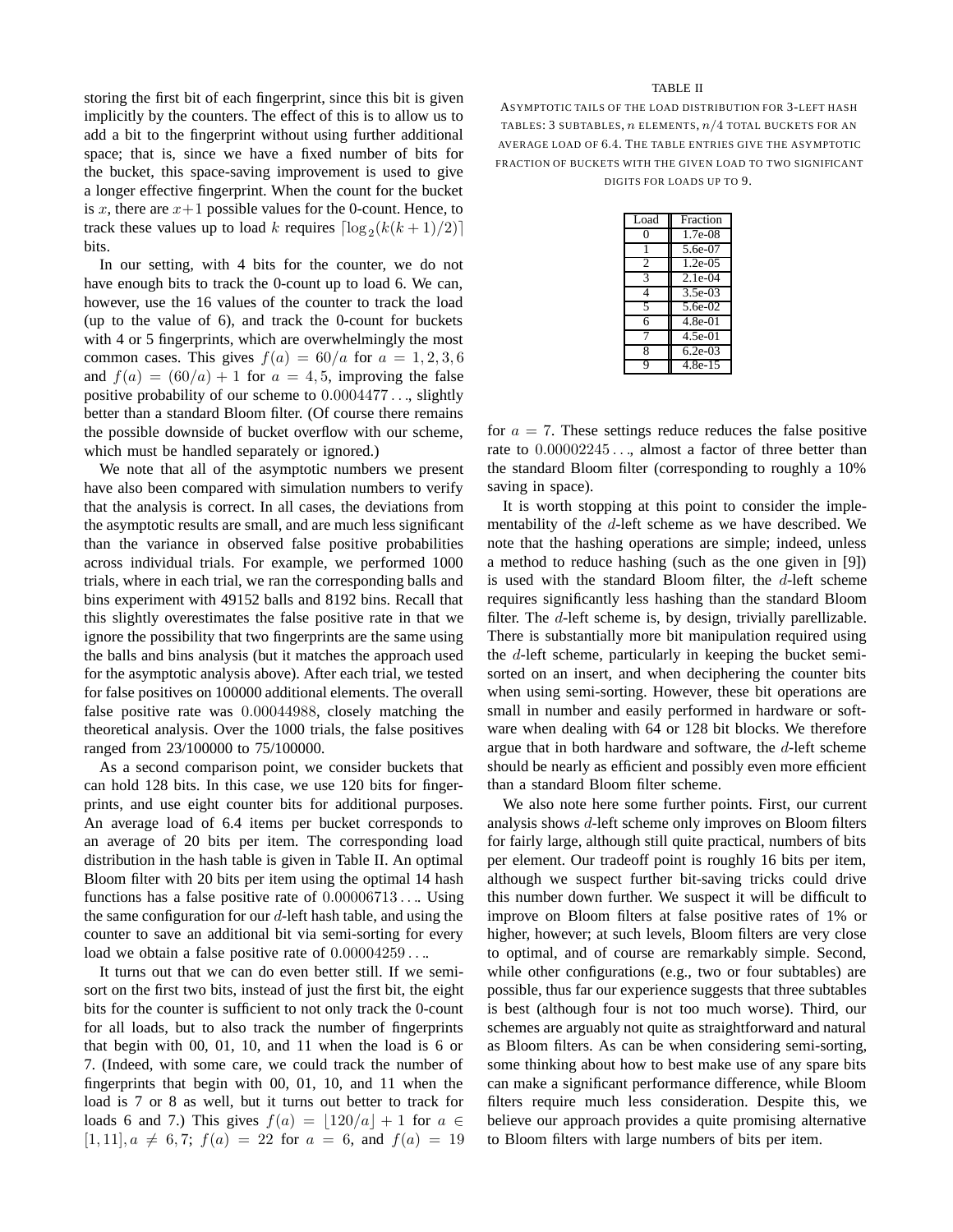## *C. A small improvement: grouping buckets*

Considering equation (1), we can see that the buckets that are more full from the average contribute significantly to the false positive probability. We would like the distribution of elements to bins to be as smooth as possible, so that all elements have roughly the same long fingerprint.

One alternative way to achieve this is to group buckets together, essentially allowing more full buckets to swipe bits from less full buckets. We emphasize that this does not mean that we are creating larger buckets with more elements per bucket; we are merely organizing buckets in such a way that bits are divided among fingerprints in a group of buckets, instead of among fingerprints in a single bucket. An advantage of this approach is that is also can be quite sensible in hardware: for example, if a memory read obtains 256 bits, it would be natural to group four 64-bit buckets together into a single memory block. Again, this somewhat complicates the bit-level operations that must be taken on a lookup and an insert, but not dramatically.

As an example, using our example of 64-bit buckets with 60 bits set aside for fingerprints, if four collected buckets had loads 5, 4, 4, and 3, all elements could be given 15 bit fingerprints. If the four buckets had load 5, 5, 4, and 4, then thirteen elements (three buckets) could be given thirteen bit fingerprints, and five elements (one bucket) could be given fourteen bit fingerprints. Such smoothing offers small but non-trivial gains.

Again, the asymptotics can be calculated exactly via differential equations. To simplify our calculations, we restrict each bucket within a group to have the same number of bits, even though the example of loads 5-5-4-4 given above shows that this can be wasteful if after such a division there are enough bits left over to give one extra bit to every fingerprint in just some of the buckets in the group. As an example, with our 64-bit buckets, grouping together blocks of four buckets in the same subtable (and using semi-sorting as above) drops the false positive rate from 0*.*0004477 *...* to 0*.*0003520 *...*. With our 128-bit buckets, such grouping reduces the false positive rate from 0*.*00002245 *...* to 0*.*0002042 *...*.

## *D. Further possible improvements: balancing*

In our work up to this point, we have implicitly assumed that elements to be inserted into the *d*-left Bloom filter are presented one at a time and the corresponding fingerprint must be placed immediately without being moved subsequently. This makes sense when elements are presented as a stream of data, as they are for many applications. The setting is different if all the elements are presented initially offline, and one is given time offline to build the data structure.

In the setting of *d*-left Bloom filters, we could determine their performance in the offline setting, where we should be able to balance the load among buckets much more effectively. This can be done by various means, including for example local search. We have done this experimentally, and not surprisingly found sizable improvements. Of course, in the offline case, we could do even better by simply looking for a minimal perfect hash function, as described

in the introduction. Alternatively, and more efficiently than finding a minimal perfect hash function, we could use a variant of cuckoo hashing: using buckets of size 1, with high probability we can place *n* elements into less than 1*.*05*<sup>n</sup>* cells, with four possible locations for each element given by four distinct hash functions, in the offline setting [8]. Thus cuckoo hashing gives something very close to a minimal perfect hash function, using slightly more space and using more than one hash function. (While natural, this use of cuckoo hashing, to construct a near-optimal Bloom filter offline, does not seem to have been explicitly mentioned in previous work.)

The idea of re-balancing, however, can still be useful in some situations. First, if one is can delay insertions and handle them in large batches, one can then balance the batches in an offline fashion. Second, re-balancing operations can actually be done online or as a background task if one can use the fingerprint and bucket for an element in one subtable to determine the appropriate fingerprints and buckets for an element in another subtable. This would be possible, for example, using invertible pseudorandom permutations, or simply linear permutations, as described in [3] and below. Such invertible hashes would also potentially allow using cuckoo hashing to construct Bloom filters online. A problem with this approach is that we do not know how to analyze performance when limited to such hash functions, except by simulation. (In practice, behavior generally appears very close to the idealized analysis of fully random hash functions.)

To gauge the potential utility of these approaches, we summarize our experiments on the performance of offline assignments. The Bloom filter is set up by initiall inserting all items and then sequentially trying to replace each element in order 10 times after the initial insertion. We use semi-sorting to improve performance, but we do not group buckets. For 32768 elements, using two hash functions and subtables with 4096 buckets each (for an average load of 4), we obtain an average false positive rate of 0.00023894 when using 64-bit buckets. This is a fairly small improvement, but the initial setup was already quite well balanced. For 49152 elements, using two hash functions and subtables with 4096 buckets each (for an average load of 6), we obtain an average false positive rate of 0.000004605 when using 128-bit buckets. This demonstrates a more substantial improvement.

# *E. A consideration: underloaded filters*

Overloading is a problem for both standard Bloom filters and our *d*-left variation; besides yielding increased false positive, with our *d*-left Bloom filter there is a danger of bucket overflow. But it is also worth considering performance when the filters are underloaded. In many settings, as one inserts items on-line, one also asks lookup queries, before the filter has reached its target full state. For example, in a model checking application described in [6], states are inserted into a Bloom filter, and as new states are encountered they are checked to see if they are already in the Bloom filter. One performance metric is the number of false positives as the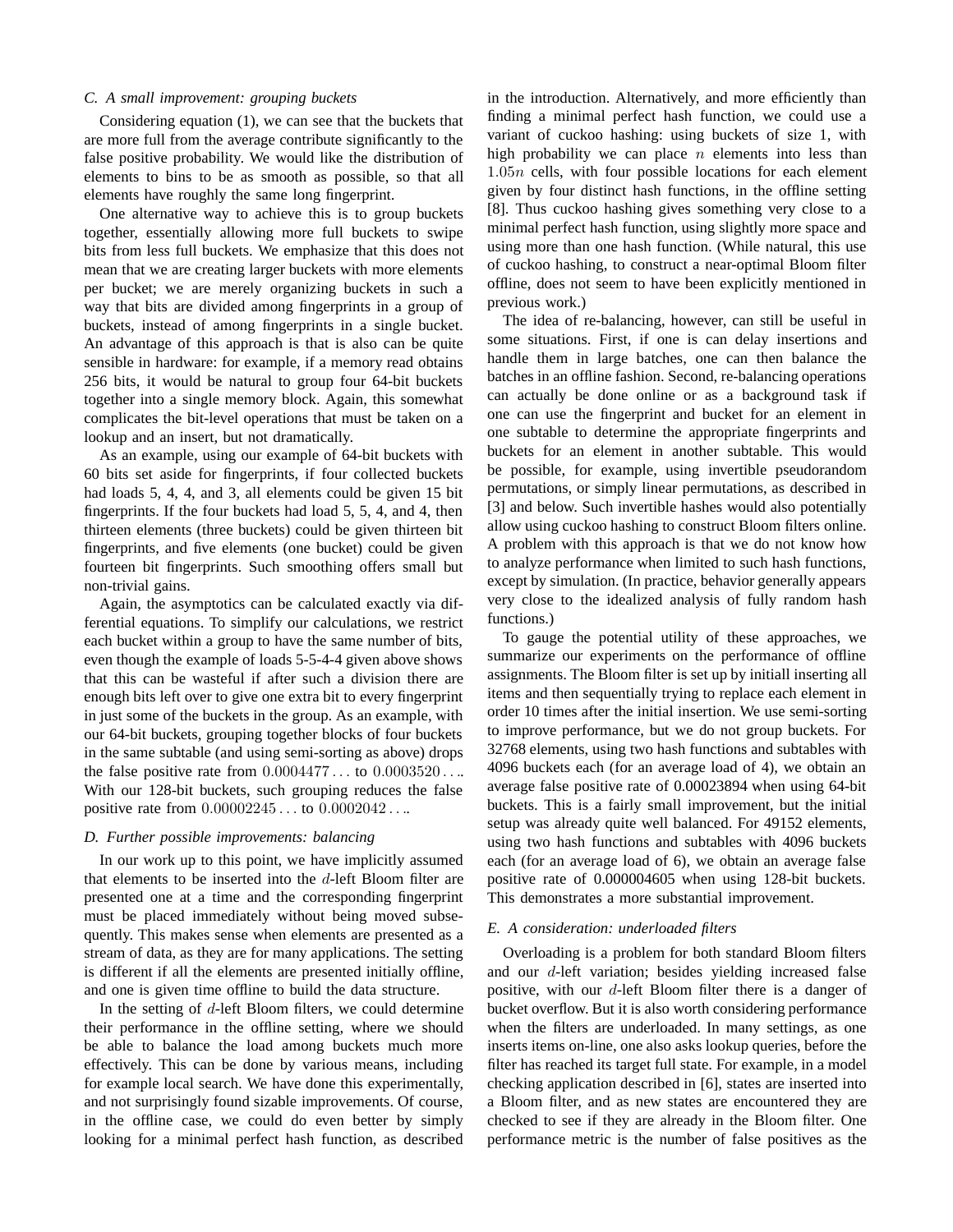Bloom filter is filled. For most of its lifetime, the Bloom filter is underloaded.

Our *d*-left scheme performs quite well when underloaded. This is not surprising; again, as long as the bits in a bucket are being used to provide as long a fingerprint as possible, one would expect good performance. Details depend on the configuration, but are similar to our previous experiments. We point out one important issue. Because semi-sorting is quite useful, not having semi-sorting available for all loads can be damaging. For example, in our 64-bit bucket configuration, we describe enabling semi-sorting only when the load is four or five. When the average load is four, this is suitable; when the filter is significantly underloaded, so that the average load is much less than four, then we get no gain from semi-sorting under this configuration.

#### *F. Result summary*

We have demonstrated that the *d*-left hashing approach, when combined with dynamic bit reassignment within a bucket and the bit-saving trick of semi-sorting, can outperform a standard Bloom filter, starting at roughly 16 bits per element. Further gains are possible by applying additional techniques to save bits wherever possible, but thus far we have found these techniques generally give only small gains in the false positive probability for potentially non-trivial increases in computational requirements. The basic approach is comparable with the complexity of a standard Bloom filter, and certainly appears viable in practice, in both hardware and software.

## III. COUNTING BLOOM FILTER VARIANT

# *A. Extending the Previous Analysis*

Dynamic bit reassignment can also improve the performance of the proposed *d*-left counting Bloom filter structure [2], [3]. Again, instead of wasting space statically assigning a fixed number of bits for each fingerprint, we allow bits in a bucket to be assigned dynamically, yielding a dynamic *d*left counting Bloom filter, or ddlCBF. A further advantage of dynamic bit reassignment is that is can possibly allow a more a graceful response to overload conditions; instead of facing overflow in the buckets, one merely shortens the fingerprints, increasing the false positives but avoiding overflow.

We must take some care in order to ensure that we avoid any problems with regard to deletion. We therefore explain in detail the hashing and placement scheme. Knowledge of [3] is useful for understanding these results. In the setting we now describe, we assume that the number of bits per fingerprint stored in any bucket can *only decrease over time*. We return to this point later. Following the notation of [3], we refer to fingerprints as *remainders* in this section. Each bucket must contain a counter for the *current* number of remainders stored the bucket, as well as the *maximum* number of remainders ever stored in the bucket; the latter determines the current size of the store remainder. In [3], each *cell*, or remainder location, also has a small counter associated with it (in case remainders match). We assume this is used in what follows for analysis purposes. An

alternative approach would be to just include multiple copies corresponding to the same remainder; where appropriate we briefly discuss this alternative as well.

As with the original *d*-left CBF, we break the hashing operations down into two phases. For the first phase, we start with a hash function  $H: U \to [B] \times [R] \times [Z]$ . We write  $H(x) = f_x = (b, r, z)$ . The intuition here is that the first two fields *b* and *r* will specify the bucket and a *minimal remainder* for each cell. For the second phase, to obtain the *d* locations for an element, we make use of additional (pseudo) random permutations  $P_1, \ldots, P_d$ , where  $P_i : [B] \times [R] \rightarrow$  $[B] \times [R]$ . Specifically, let  $F(H(x)) = (b, r)$ . Then let

$$
P_1(F(H(x)) = (b_1, r_1),
$$
  
\n
$$
P_2(F(H(x))) = (b_2, r_2), ...
$$
  
\n
$$
P_d(F(H(x))) = (b_d, r_d).
$$

The values  $P_i(F(H(x)))$  correspond to the bucket and minimal remainder corresponding to *x* for the *i*th subarray. Notice that for a given element, the minimal remainder that can be stored in each subarray can be different.

The minimal remainder must always be stored for each element, as it is used to avoid any issues of ambiguity when a deletion occurs, following the approach of [3]. Notice that this means that the ddlCBF still cannot handle sets of an arbitrary size (as a standard CBF potentially could). The *z* field simply provides extra remainder bits that can be stored as room permits. Generally *Z* will be such so that the maximum length remainder is bounded to some reasonable size, such as 32 or 64.

When inserting an element, we first see whether in any bucket  $b_i$  another element with the same minimal remainder  $r_i$  is already being stored. If so, we assume the element is placed in the same bucket, either by incrementing the counter (if the two elements match in all the bits stored in the bucket after placement) or by simply placing as much of the remainder bits  $r_i$ , z as possible given the load of the bucket. (Again, multiple copies could be placed instead of using counters, and copies can be placed in any bucket.) If no appropriate  $r_i$  is already stored, we store the remainder in the least loaded bucket according to the *d*-left scheme. On an insertion, all fingerprints are reduced in size as appropriate.

On a deletion, the remainder that matches an element is deleted or the corresponding counter decremented. If counters are not being used, the remainder that gives the longest match should be deleted; using the longest match on a deletion maintains consistency over future deletions for lookups.

With this setup, adding dynamic bit reassignment does not essentially change the behavior of the dlCBF, except that the permutations are now based on the minimal remainder. In particular, if one uses a minimal remainder size corresponding to the remainder size of a non-dynamic dlCBF, the performance can only improve (if one ignores the space cost of the counters). That is, a ddlCBF will only yield remainders of size less than the minimal remainder when the corresponding dlCBF would have overflowed. It is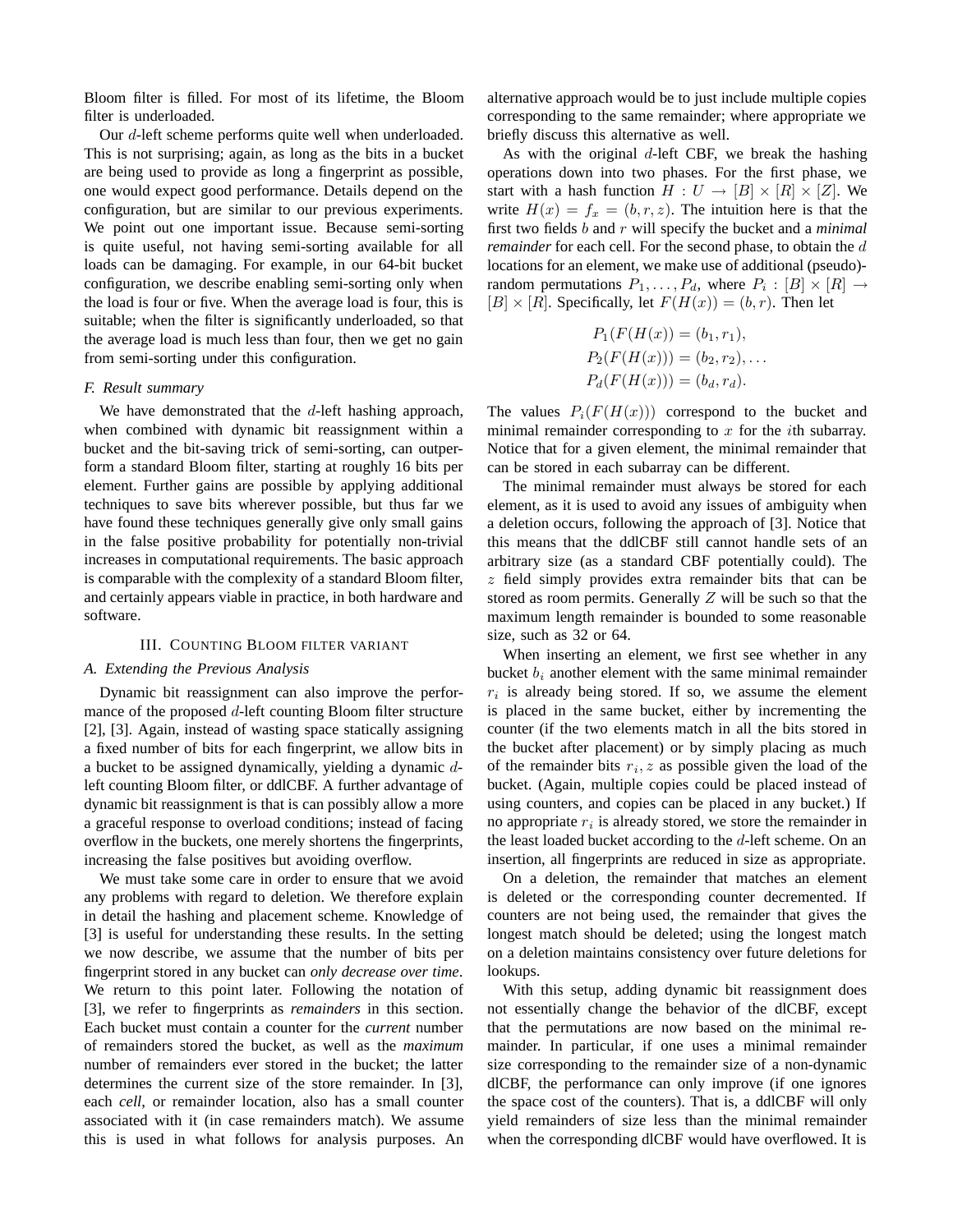worth noting that assuming we always place a fingerprint in a bucket that already contains the minimal remainder, the underlying process is not exactly that of *d*-left hashing in general. However, since all elements with the same minimal remainder would collapse into a single cell (with a corresponding count in the counter) if a bucket becomes loaded to the point where the remainder stored was minimal, the behavior is again no worse that the standard dlCBF with remainder size equal to the corresponding minimal remainder. (If not using counters, then there is some slight dependence among bucket choices, since elements with the same initial hash will choose the same bucket. Enough slack must be left for such elements, since they are no longer handled by counters.)

## *B. A small improvement: multiple remainder sizes*

In the basic description we have provided thus far, the remainder size in a bucket depends on the maximum number of elements that have ever been in a bucket. Obviously, eventually all buckets will obtain a larger than average number of items, and the scheme will converge in performance to that of the dlCBF without dynamic bit reassignment. With proper engineering, the advantage of dynamic bit reassignment can last for a significant time, but it is somewhat disappointing that it is not permanent. One approach to handle this would be to keep an additional (off-chip) structure that held larger versions of the remainders, which could be used to refresh short remainders periodically.

Another approach is to allow multiple remainder lengths within a bucket. After items are deleted, freeing up space in a bucket, newly entering items try to take as much space as possible. That is, remainders that are below average in size "donate" bits to the newer remainders as they are inserted, so all bits are being used even though older remainders cannot grow in length. In this way, space is reclaimed eventually from temporary overloading, although the time for older, smaller remainders to be removed can vary significantly. These shorter remainders will be the bottleneck in terms of the false positive rate.

The main downside of this approach is that handling the bit-level manipulations for a bucket becomes somewhat more complex. It is not clear that the small gains from this approach adequately cover the additional cost in terms of bit operations per table operation and complexity of implementation.

# *C. Experimental results*

In order to gain some preliminary idea of how much improvement we could expect from dynamic bit reassignment, we recreated the experiment from the paper [3]. Recall that there it was shown that a dlCBF could perform more than a factor of two better in terms of space with the same false positive rate.

We use a similar construction as in that experiment: 4 subtables, with 2048 buckets in each subtable, and an average load of six elements per bucket. Similarly, as in that experiment, we start by inserting 49152 elements, and then we repeatedly delete a random element and insert a new random element  $2^{20}$  times. (We used a slightly different construction in this setting, using 1 bit counters per cell instead of 2 bit counters per cell, and otherwise we allow remainders to appear multiple times. This had no substantial effect on our results.) The false positive rate was measured after all of these insertions and deletions.

There are slight variations in the final sizes of our structures, depending on the number of bits used in the bucket counters, but all structures use 120 bits for storing remainders and are about 1 Mbit in size. We averaged over fifty trials.

For the dlCBF scheme, our false positive rate was 0*.*0014593, matching quite closely the results reported in [3]. For a ddlCBF scheme using only one remainder length for all items in a bucket (based on the maximum load the bucket has seen) using semi-sorting, the false positive rate was 0*.*0004729, roughly a factor of three better. This experimental result matches calculations obtained by considering the experimentally determined distribution of the maximum load seen over the buckets. The key point is that most buckets have had a maximum load of only seven, instead of eight, giving the performance gain. We emphasize that this performance comparison would have been even better for the ddlCBF if fewer random deletion/insertion operations had been done, since the fingerprint size from the ddlCBF is determined by the maximum load a bucket has seen. Similarly, comparative performance would have been better if the system had been underloaded, since cells are fixed size in the dlCBF scheme but variable sized in the ddlCBF scheme. Finally, we also did an experiment where each bucket was allowed two fingerprint sizes. This approach did use slightly more space (semi-sorting was not used as it was not cost-effective using two fingerprint sizes), and reduced the false positive rate to 0.0003111. The improvement over the initial ddlCBF scheme was small; performance would be comparatively better if the system were overloaded, but generally with these structures we seek to avoid overloading.

# IV. CONCLUSIONS

The use of dynamic bit reassignment is extremely natural for hardware implementations of Bloom filters and related data structures, as data is usually accessed in standard block sizes, and bit-level manipulations can be performed effectively. We have demonstrated the effectiveness of dynamic bit reassignment to design new data structures with the functionality of a Bloom filter, and to improve our previous dlCBF design.

There still is room to improve our scheme to get close to the theoretical lower bounds. Specifically, in examining how our approach differs from perfect hashing, we see that the overhead of having to look in more than one bucket and at multiple fingerprints per bucket translates directly into a nontrivial constant factor multiplier for the false positive rate. This factor might be removed in some settings by using cuckoo hashing techniques [12], [8], [13], although the issue of hvaing to move elements with that approach must be